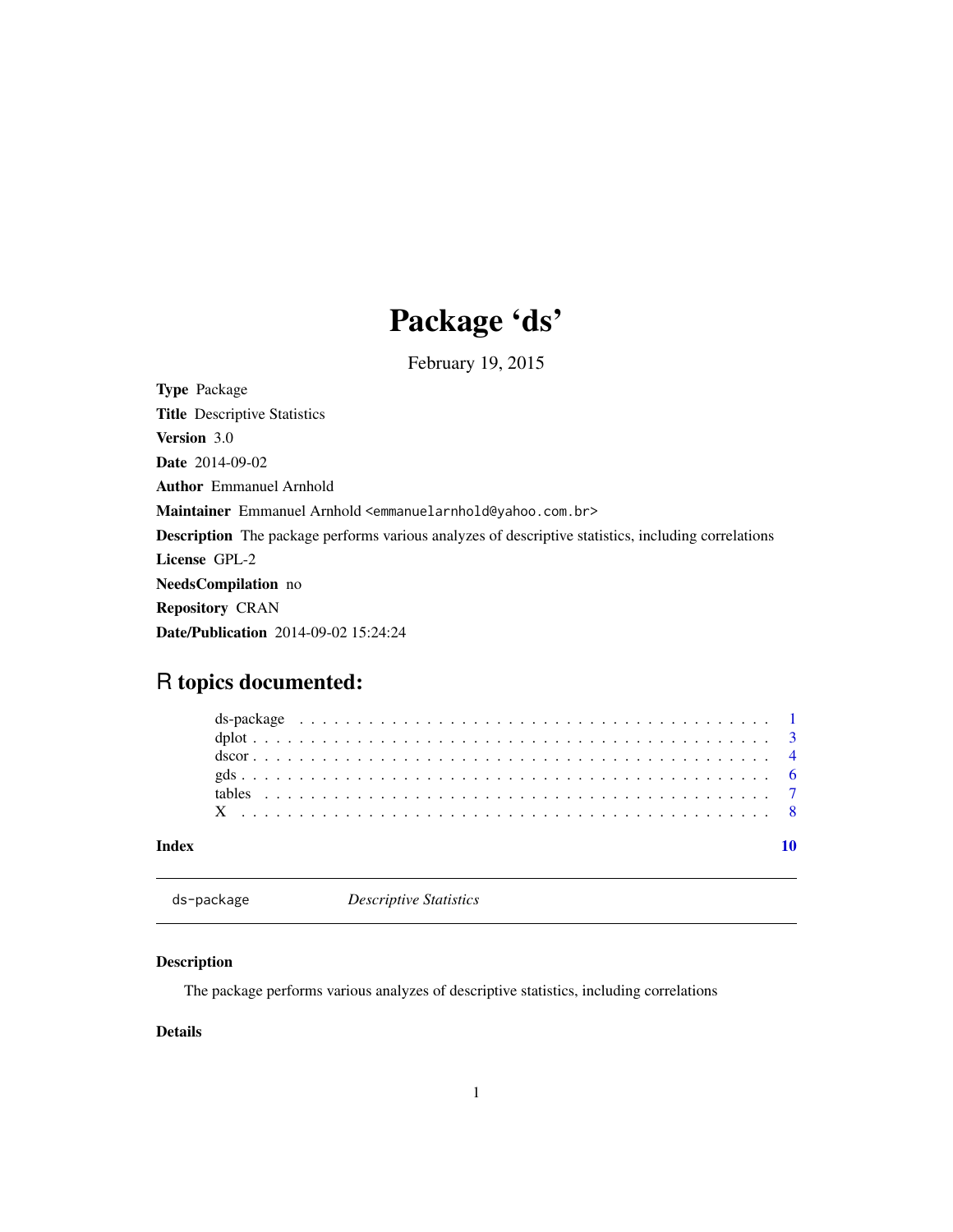| Package: | ds         |
|----------|------------|
| Type:    | Package    |
| Version: | 3.0        |
| Date:    | 2014-09-02 |
| License: | $GPL-2$    |
|          |            |

#### Author(s)

Emmanuel Arnhold

emmanuelarnhold@yahoo.com.br

#### References

KAPS, M. and LAMBERSON, W. R. Biostatistics for Animal Science: an introductory text. 2nd Edition. CABI Publishing, Wallingford, Oxfordshire, UK, 2009. 504p.

#### Examples

```
# Example of weights and heart girths of cows.
# Weight was measured in kg and heart girth in cm on 10 cows (Kaps and Lamberson, 2009).
Weight=c(641, 620, 633, 651, 640, 666, 650, 688, 680, 670)
Heart_girth=c(205, 212, 213, 216, 216, 217, 218, 219, 221, 226)
data=data.frame(Weight,Heart_girth)
r1<-dscor(data)
r1
r2<-dscor(data, option=2)
r2
r3<-dscor(data, method=2, option=1)
r3
r4<-dscor(data, method=2, option=2)
r4
r5<-gds(data)
r5
```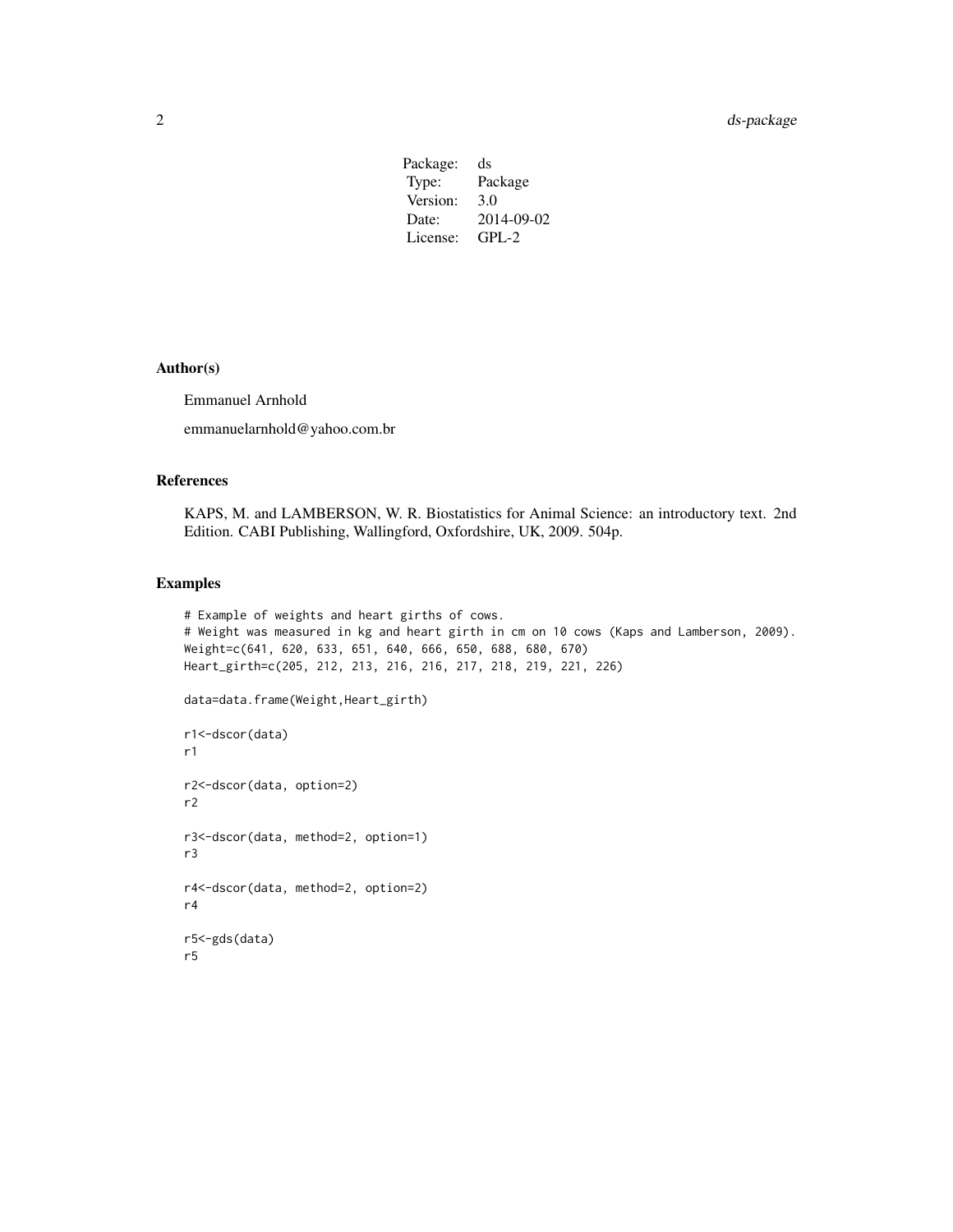<span id="page-2-0"></span>

### Description

Plot dispersion of first column of data in relation other columns

#### Usage

```
dplot(data, xlab = "Variable x", ylab = "Variable y", position = 1, colors = TRUE,
type = "o", mean=TRUE)
```
#### Arguments

| data     | data is a data.frame                                                                                                                                        |
|----------|-------------------------------------------------------------------------------------------------------------------------------------------------------------|
| xlab     | x-axis title                                                                                                                                                |
| ylab     | y-axis title                                                                                                                                                |
| position | position of legend<br>$top=1$ (default)<br>bottomright=2<br>$bottom=3$<br>bottomleft=4<br>$left=5$<br>tople $ft=6$<br>topright=7<br>$right=8$<br>$center=9$ |
| colors   | colors lines =TRUE (default) or black lines =FALSE                                                                                                          |
| type     | type of plot (see the plot function)                                                                                                                        |
| mean     | plot means $=$ TRUE (default) or plot original data $=$ FALSE                                                                                               |

#### Author(s)

Emmanuel Arnhold

emmanuelarnhold@yahoo.com.br

#### See Also

dscor, gds, tables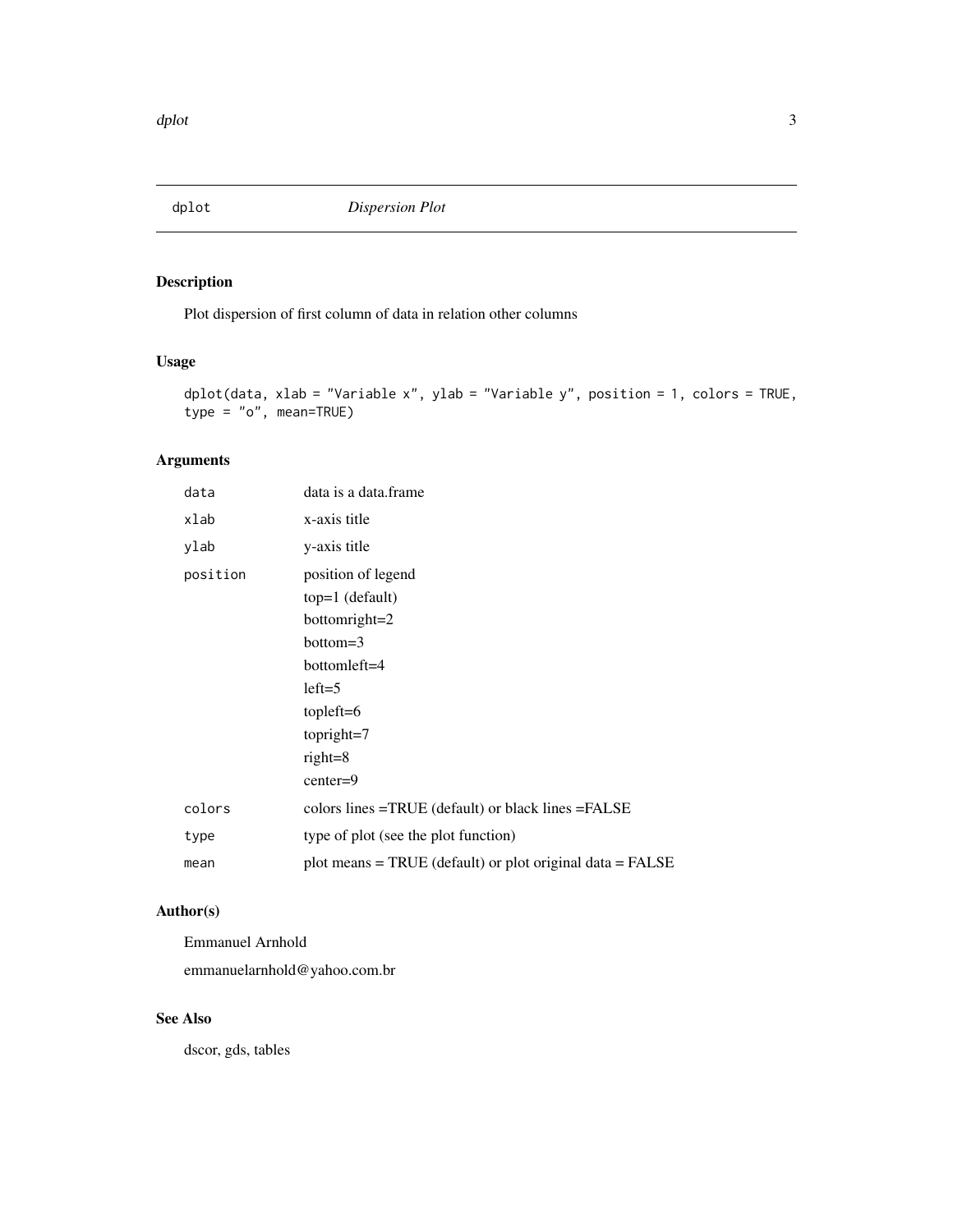#### <span id="page-3-0"></span>Examples

```
Time=c(10,20,30,40,50,60,70)
x=c(1,3,5,6,7,9,6)
y=c(4,6,8,9,10,15,16)
z=c(1,5,18,19,22,20,15)
data=data.frame(Time,x,y,z)
dplot(data)
```
#### dscor *Descriptive Statistics (correlations)*

#### Description

The function estimates and test correlations

#### Usage

 $dscor(data, method = 1, option = 1)$ 

#### Arguments

| data   | data is a data frame or matrix           |
|--------|------------------------------------------|
| method | $method = 1$ Pearson (default)           |
|        | $method = 2$ Spearman                    |
| option | $option = 1$ return data.frame (default) |
|        | $option = 2 return matrix$               |

#### Value

The function returns correlations (Pearson and Spearman) and probability values of the t test

In option  $= 2$  (return matrix), diagonally above contains the correlations and diagonally below contains the p-values of t test

#### Author(s)

Emmanuel Arnhold emmanuelarnhold@yahoo.com.br

#### References

KAPS, M. and LAMBERSON, W. R. Biostatistics for Animal Science: an introductory text. 2nd Edition. CABI Publishing, Wallingford, Oxfordshire, UK, 2009. 504p.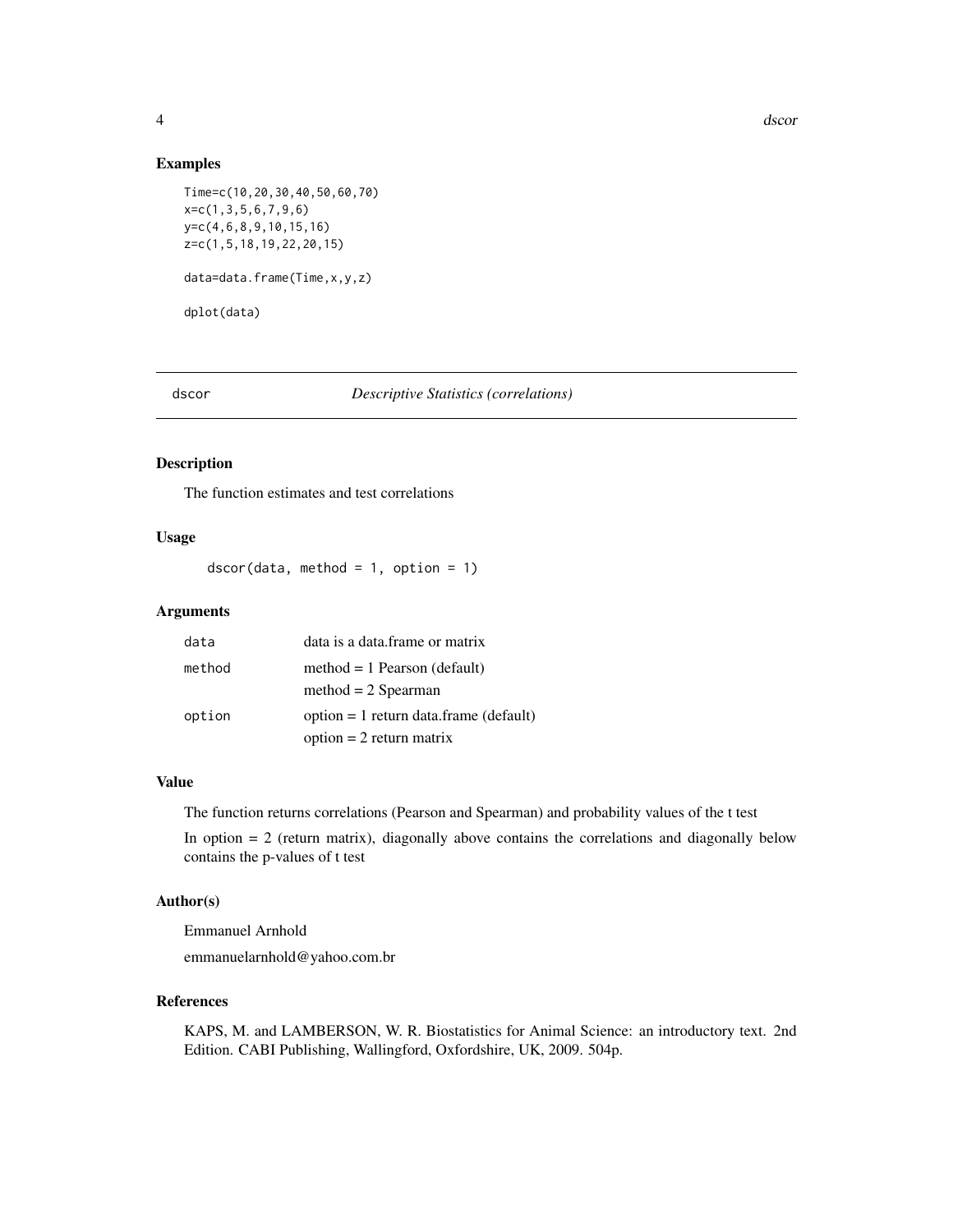dscor 5

#### See Also

gds, cor, cor.test

#### Examples

```
# Example of weights and heart girths of cows.
# Weight was measured in kg and heart girth in cm on 10 cows (Kaps and Lamberson, 2009).
Weight=c(641, 620, 633, 651, 640, 666, 650, 688, 680, 670)
Heart_girth=c(205, 212, 213, 216, 216, 217, 218, 219, 221, 226)
data=data.frame(Weight,Heart_girth)
#Pearson (table)
r1<-dscor(data)
r1
# Pearson (matrix)
r2<-dscor(data, option=2)
r2
# Spearman (table)
r3<-dscor(data, method=2, option=1)
r3
# Spearman (matrix)
r4<-dscor(data, method=2, option=2)
r4
# fictional example
var1=c(10,13,14,16,18,22,29,28,35)
var2=c(0.5,1,1.5,2,2.5,3,3.5,4,4.5)
var3=c(102,NA,106,91,109,108,120,101,NA)
var4=c(500,456,423,378,312,263,200,120,50)
var5=c(18,09,22,NA,26,59,10,NA,96)
table=data.frame(var1,var2,var3,var4,var5)
#Pearson
r5<-dscor(table)
r5
r6<-dscor(table, option=2)
r6
# Spearman
r7<-dscor(table, method=2, option=1)
r7
r8<-dscor(table, method=2, option=2)
r8
```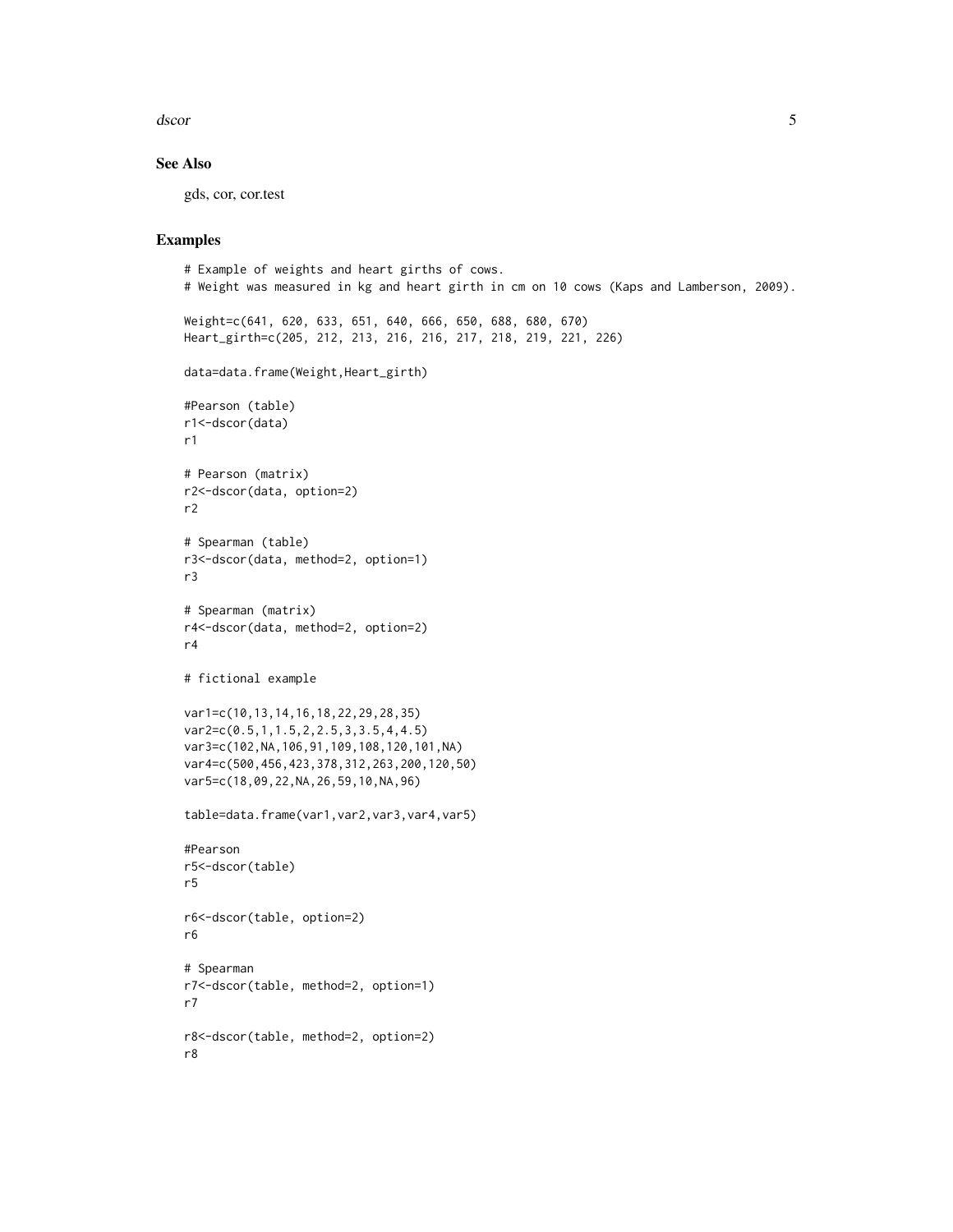#### <span id="page-5-0"></span>gds *General Descriptive Statistics*

#### Description

The function performs various analyzes of descriptive statistics

#### Usage

gds(data)

#### Arguments

data data is a numeric vector, data.frame or matrix

#### Value

The function return mean, maximum, minimum, median, mean + or - standard deviation, quantiles, n, range, variance, standard deviation, standard error of the mean, coefficiente of variation, skewness, kurtosis, normality test (p-value of the Shapiro-Wilk test)

#### Author(s)

Emmanuel Arnhold emmanuelarnhold@yahoo.com.br

#### References

KAPS, M. and LAMBERSON, W. R. Biostatistics for Animal Science: an introductory text. 2nd Edition. CABI Publishing, Wallingford, Oxfordshire, UK, 2009. 504p.

#### See Also

dscor, cor, cor.test, summary

#### Examples

# Example of weights and heart girths of cows. # Weight was measured in kg and heart girth in cm on 10 cows (Kaps and Lamberson, 2009). Weight=c(641, 620, 633, 651, 640, 666, 650, 688, 680, 670) Heart\_girth=c(205, 212, 213, 216, 216, 217, 218, 219, 221, 226) r1<-gds(Weight) r1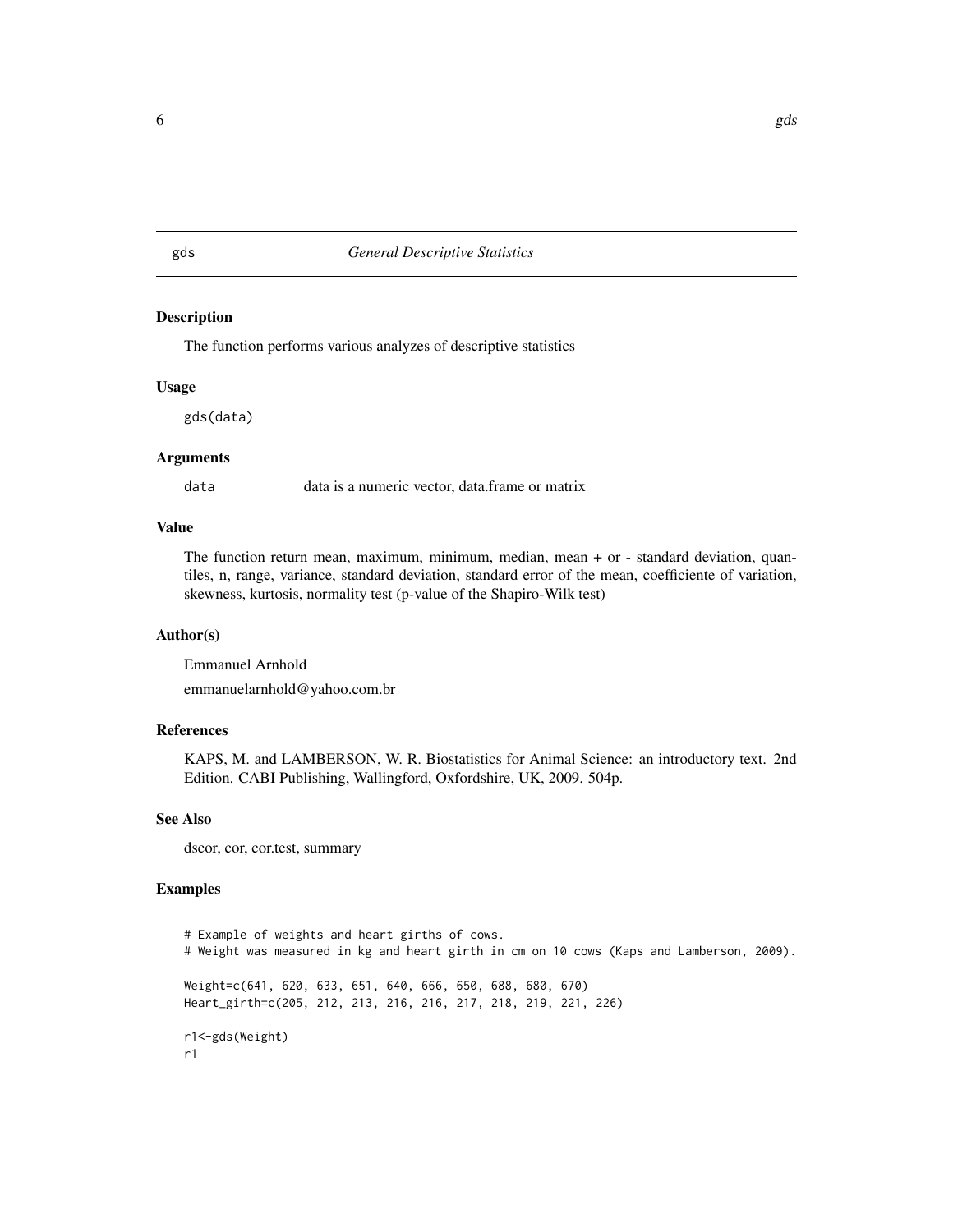<span id="page-6-0"></span>tables 7

```
r2<-gds(Heart_girth)
r2
data=data.frame(Weight,Heart_girth)
r3<-gds(data)
r3
# fictional example
var1=c(10,13,14,16,18,22,29,28,35)
var2=c(0.5,1,1.5,2,2.5,3,3.5,4,4.5)
var3=c(102,NA,106,91,109,108,120,101,NA)
var4=c(500,456,423,378,312,263,200,120,50)
var5=c(18,09,22,NA,26,59,10,NA,96)
table=data.frame(var1,var2,var3,var4,var5)
r6=gds(table)
r6
#kurtosis
r6[24,]
r6[24,]-3
```
#### tables *Tables of Categorical Variables*

#### Description

Organizes various tables of categorical variables and tests tables (Chi-square and Fisher's exact test)

#### Usage

tables(data)

#### Arguments

data data is a data.frame

#### Author(s)

Emmanuel Arnhold emmanuelarnhold@yahoo.com.br

#### See Also

gds, dscor, dplot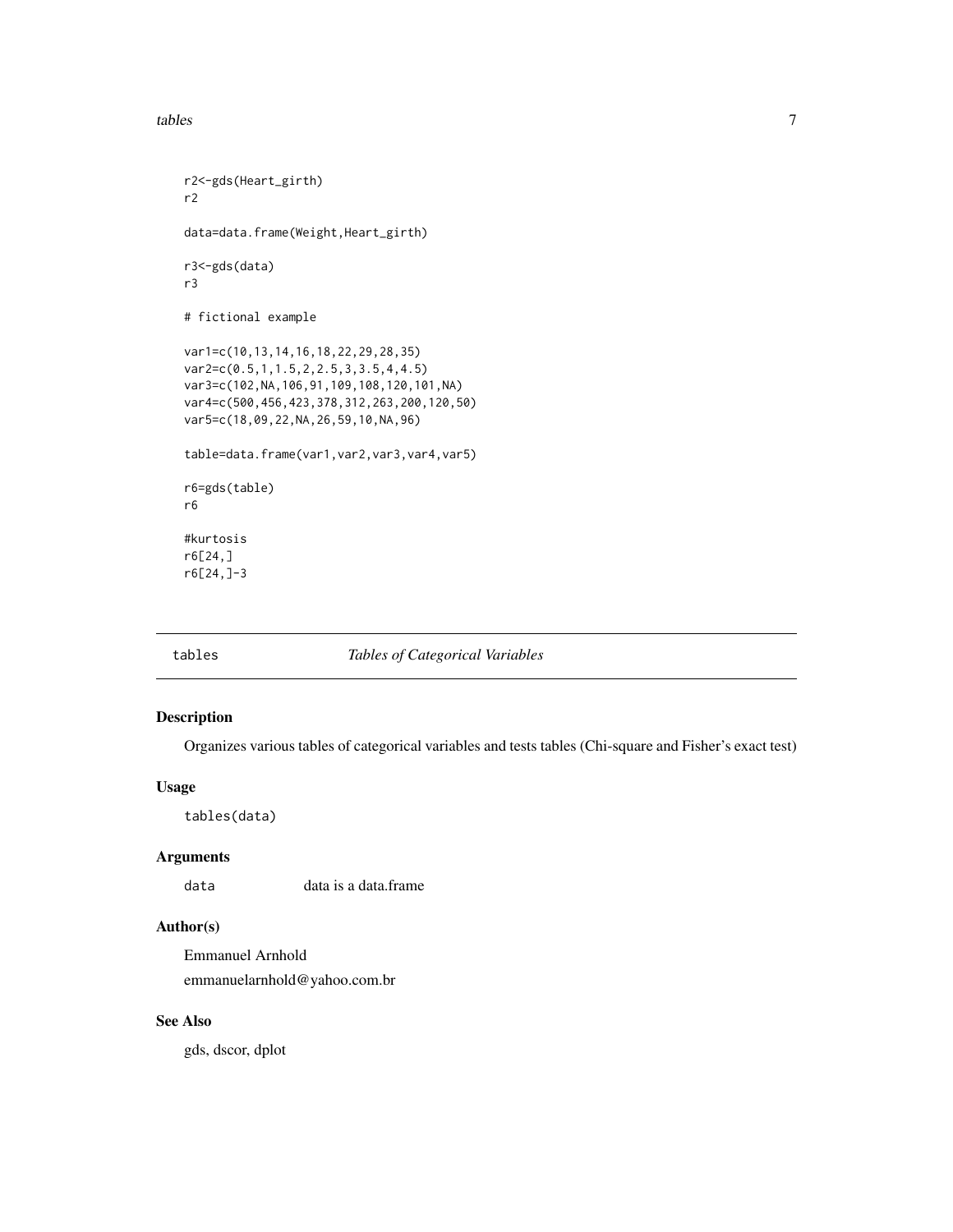#### <span id="page-7-0"></span>Examples

```
treatments=gl(2, 30, labels = c("Control", "Treat"))
resultsA=rep(c("positive","negative", "positive","negative"),c(25,5,7,23))
resultsB=rep(c("positive","negative", "positive","negative"),c(28,2,8,22))
resultsC=rep(c("positive","negative", "positive","negative"),c(16,14,13,17))
data=data.frame(treatments,resultsA, resultsB, resultsC)
r=tables(data)
names(r)
r
r[1]
r[2]
r[6]
```
X *X function*

#### Description

The function performs input tables of the environment R

#### Usage

 $X(x)$ 

#### Arguments

x x is NULL

### Details

insert

# $X()$

select the desired table and press enter

observation: the mouse cursor should be in front of X ()

#### Value

returns a data.frame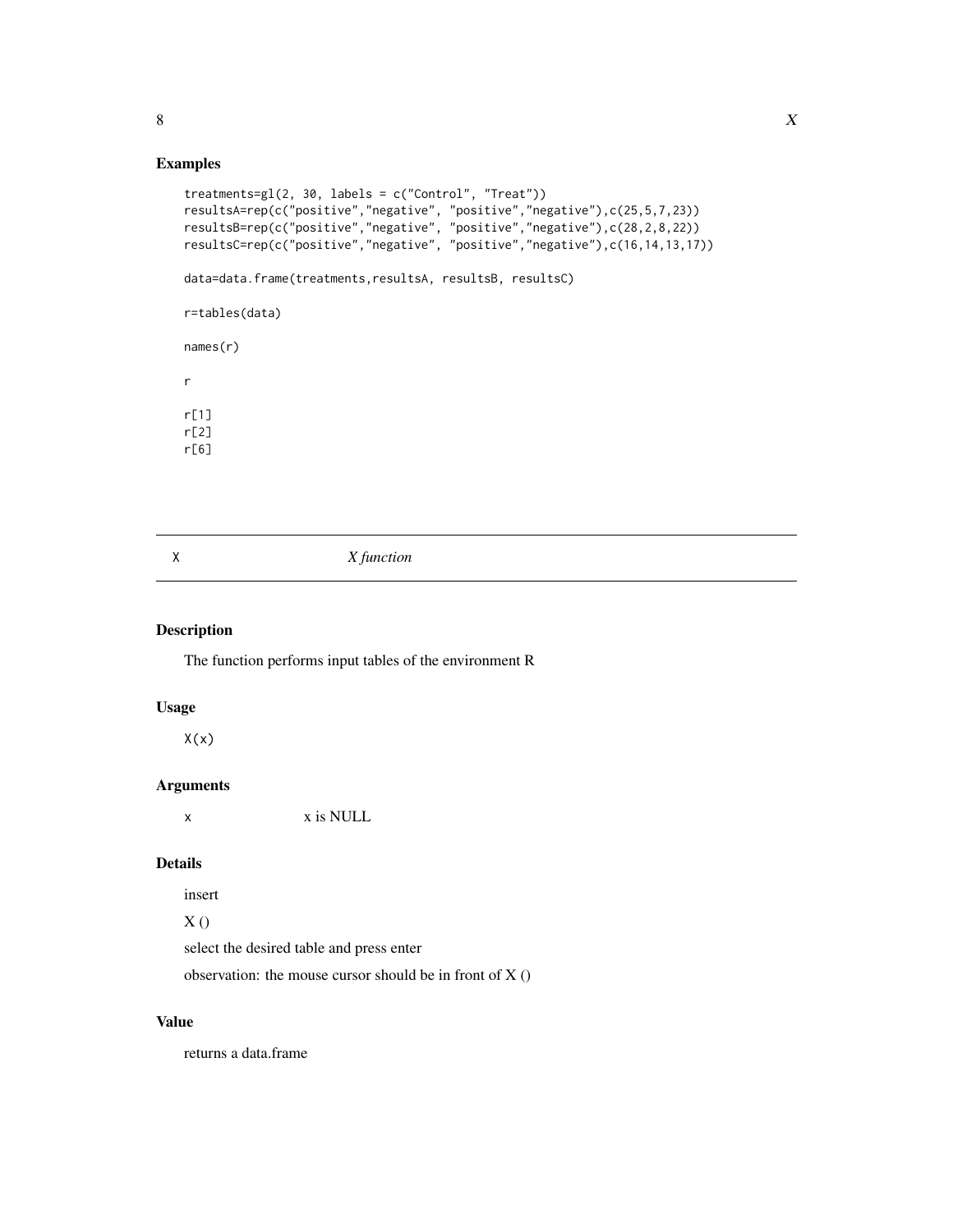## Author(s)

Emmanuel Arnhold emmanuelarnhold@yahoo.com.br

### See Also

gds, dscor

# Examples

#X()